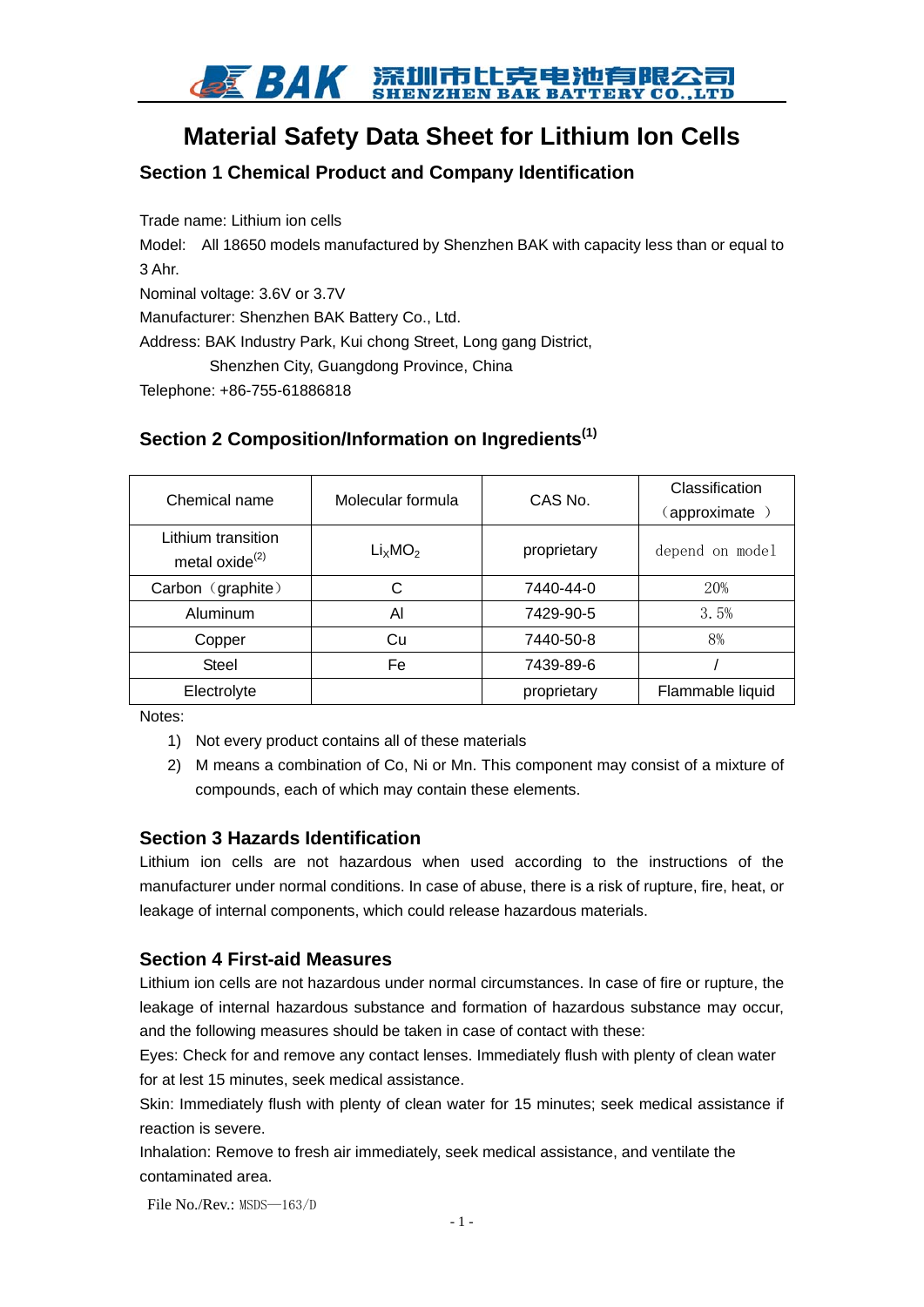# 深圳市比克电池有限公 **ENZHEN BAK BATTERY CO., LTD**

Ingestion: Rinse mouth with clean water immediately. Make the victim vomit and seek medical assistance.

#### **Section 5 Fire-fighting Measures**

Extinguish with plenty of water, dry powder extinguishers, sands or earth. Combustion products and decomposition products include: carbon monoxide, carbon dioxide, hydrogen fluoride, phosphorus fluoride.

#### **Section 6 Accidental Release Measures**

When leakage of cells happens, liquid could be absorbed with sands, earth or other inert substance, and the contaminated area should be ventilated.

### **Section 7 Handling and Storage**

Handling Precautions:

Do not short positive and negative terminals by contact with conductors. Do not overheat or incinerate. Do not open, puncture, crush or deform cells

Storage: Store and use away from heat, sparks, open flame, or any other ignition source. Store in a cool, dry environment (less than 35 $^{\circ}$ C, less than 85% RH).

#### **Section 8 Exposure Controls/Personal Protection**

There is no protection required under normal conditions. In case of leakage ventilation is required. Respirator, eye protection, protective gloves and protective clothes are required when dealing with fire and leakage.

#### **Section 9 Physical and Chemical Properties**

Cells are not single chemical material; there are no specific physical and chemical properties such as melting point and boiling point.

#### **Section 10 Stability and Reactivity**

Cells are stable under normal conditions. The following substance may appear in case of fire or leakage: organic carbonate, hydrogen fluoride, carbon monoxide, carbon dioxide, phosphorus fluoride.

#### **Section 11 Toxicological Information**

Cells are not hazardous when used properly. In case of fire or leakage combustion and decomposition products may cause irritation and toxicity to skin, eye and respiratory systems. Toxicity data of some substance is listed:

Hydrogen fluoride:

Extremely toxic, May be fatal if inhaled or ingested. Readily absorbed through the skin contact may be fatal. Possible mutagen. LCLO: 50 ppm/30m (human beings), LC50: 1276 ppm/1h (rats).

Carbon and graphite:

Slightly hazards in case of skin contact (irritant), ingestion, inhalation, which will cause chronic

File No./Rev.: MSDS—163/D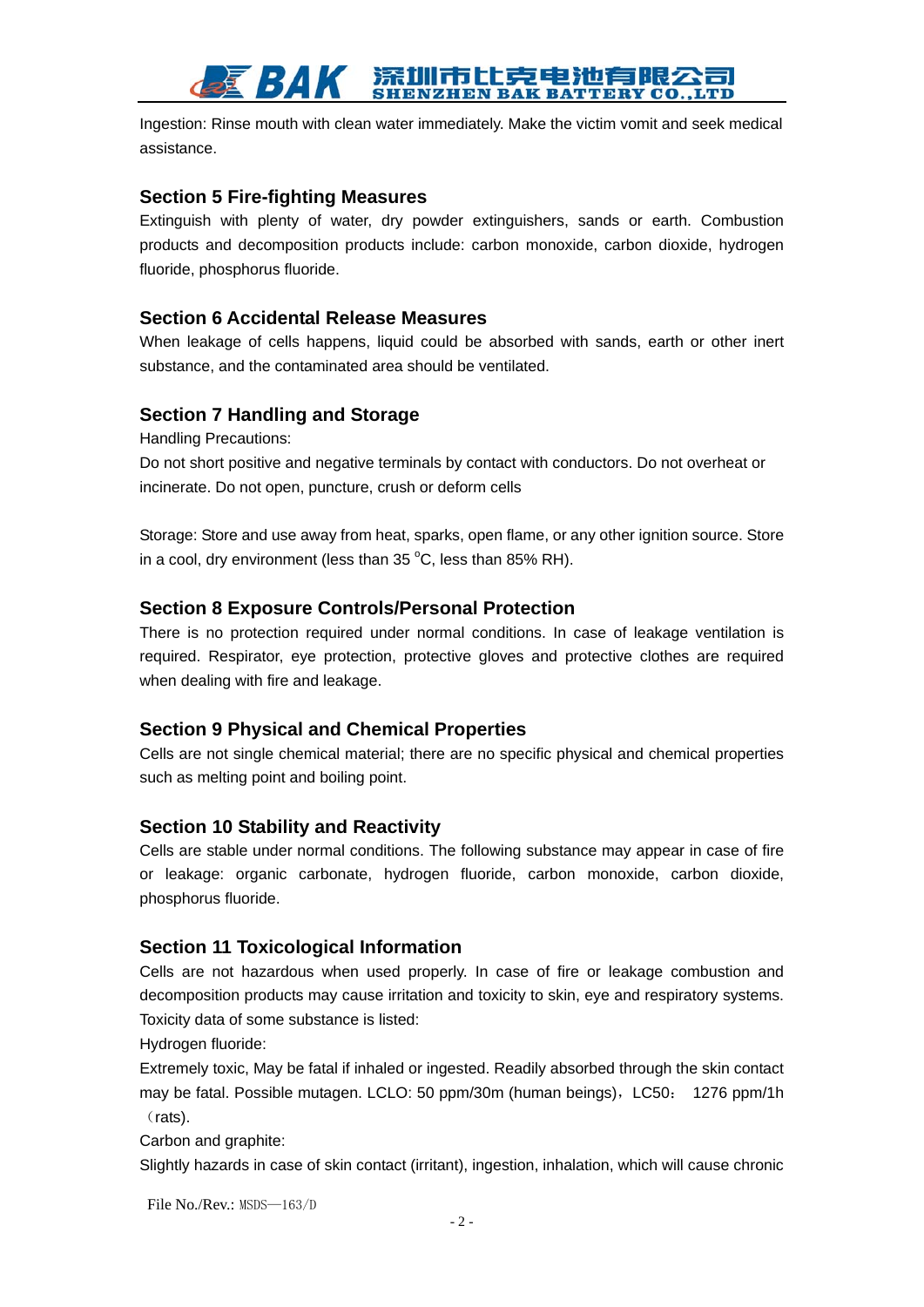#### 市比克电池有限公 BAK **ENZHEN BAK BATTERY CO., LTD**

damage to upper respiratory tract and cardiovascular system. Copper: Dust may cause respiratory irritation. LD50: 3.5 mg  $kg^{-1}$ (mouse).

# **Section 12 Ecological Information**

There is no influence on ecology or environment when used and disposed of properly.

# **Section 13 Disposal**

Discarded cells should not be treated as ordinary trash. Recycling is recommended and is required by law in many jurisdictions. Do not incinerate. Leaking or damaged cells should be treated as chemical waste. Packaging is normally not contaminated by cells.

# **Section 14 Transport Information**

The following regulations apply to the transport of Lithium Ion cells worldwide:

- 1) UN Recommendations on the Transport of Dangerous Goods according to which Lithium ion cells are assigned UN ID#3480, UN ID#3841, Class 9, Packing group II
- 2) International Air Transport Association (IATA) Dangerous Goods Regulations (DGR)
- 3) International Maritime Organization (IMO) International Maritime Dangerous Goods (IMDG) Code
- 4) IATA DGR 56th Edition for transportation
- 5) Transport fashion: by air, by sea

Lithium ion batteries containing no more than 20Wh/cell and 100Wh/battery pack energy can be shipped as 'non-dangerous goods' providing the cells have passed the required tests according to UN38.3 (UN Manual of Tests and Criteria, Part III, Subsection 38.3). In this case section II of packing instruction 965-967, section II of IATA-DGR and special provisions 188 of IMO-IMDG code also apply.

# **Section 15 Regulatory Information**

For shipping regulations see section 14.

### **Section 16 Other Information**

This document is provided for technical information only. The information is provided in good faith and is believed to be accurate as of the date of preparation. BAK makes no warranty, either express or implied, with respect to this information and disclaims all legal responsibility from reliance on it.